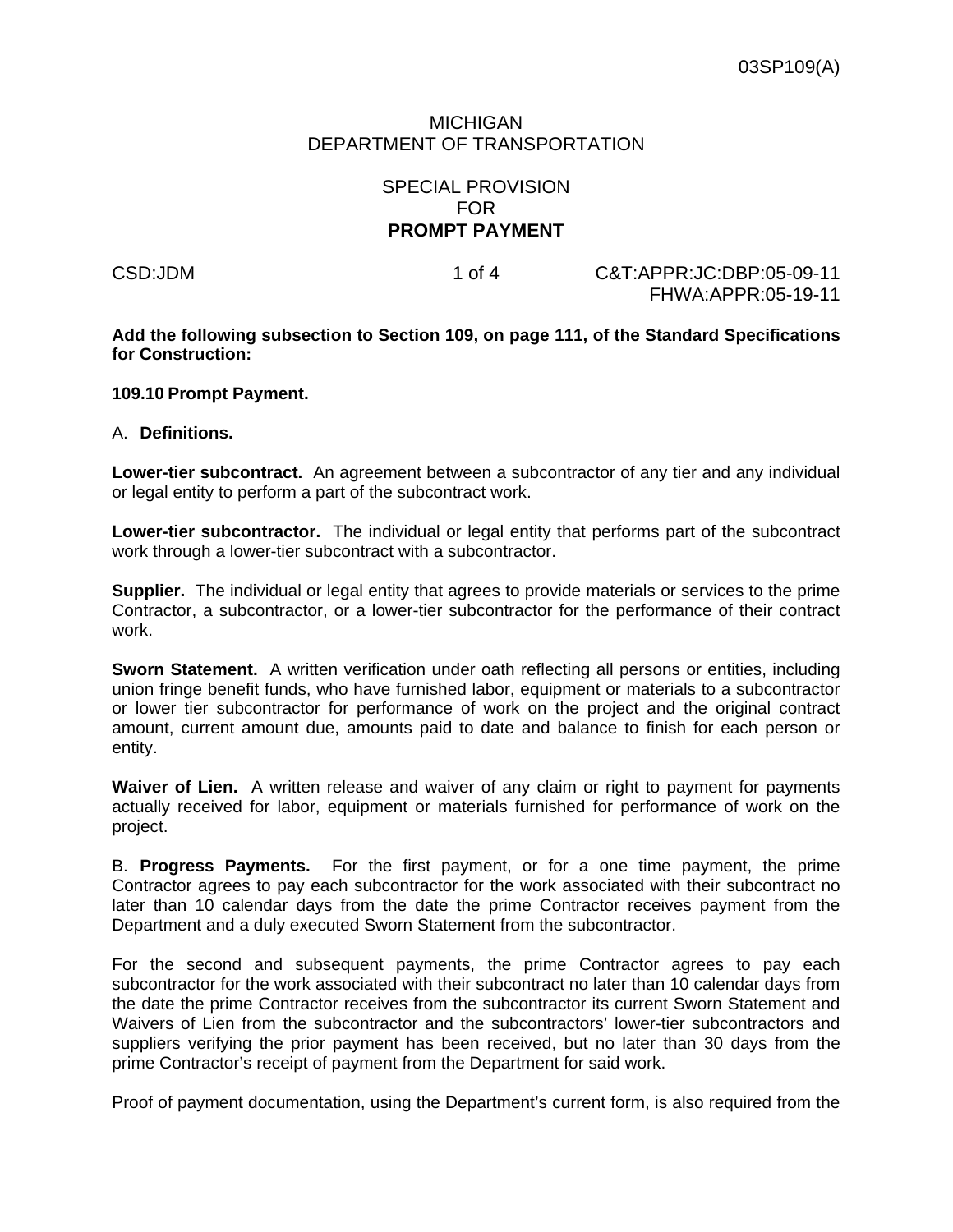prime Contractor to the Engineer prior to release of the second and subsequent estimates.

Release of payment from the Department for any work is confirmation that the Department has determined the work to have met the standards of satisfactory completion as defined below.

If the prime Contractor has concerns about the satisfactory completion of subcontractor or lower-tier subcontractor work items, this must be brought to the Engineers attention as soon as the concern is discovered. If the work meets the requirements of satisfactory completion and the prime Contractor has been paid for that work, the Engineer must determine whether the prime Contractor has demonstrated a valid reason for withholding payment from the subcontractor or supplier, or the subcontractor has demonstrated a valid reason for withholding payment from the lower-tier subcontractor or supplier. If the prime Contractor or subcontractor has done so, the Engineer will process a negative estimate pulling back the amount involved in the complaint. If payment has not been made, the Engineer will not include those items of work on an estimate until the issue has been resolved.

The prime Contractor remains responsible to make prompt payments to their subcontractors and suppliers even if the prime Contractor is in violation of other contractual obligations and the Department is withholding payment from the prime Contractor for those violations.

The prime Contractor must include in all subcontracts notice of the Department's prohibiting prime Contractors from holding retainage from subcontractors under 49 CFR 26.29.

This prompt payment provision is a requirement of 49 CFR 26.29 and does not confer thirdparty beneficiary right or other direct right to a subcontractor against the Department. This provision applies to both DBE and non-DBE subcontractors.

C. **Satisfactory Completion.** Progress and Partial payments for contract work are made based on this assessment; and satisfactory completion is defined for purposes of this prompt payment provision as:

- 1. Upon preliminary review, the Engineer finds the work completed in accordance with the contract, plans, and specifications; and
- 2. Required paperwork, for Progress and Partial payments, including material certifications, payrolls, etc., has been received and reviewed by the Engineer.

The determination of whether work meets the standards of satisfactory completion is the responsibility of the Engineer and not the prime Contractor or subcontractors.

D. **Less than full payment release.** Any delay or postponement of payment from the time frames specified herein, or partial payment from the prime Contractor to a subcontractor or supplier, or from a subcontractor to a lower-tier subcontractor or supplier, may occur only upon receipt of written approval from the Engineer. There may be circumstances where a prime Contractor or subcontractor has a valid reason to withhold payment from a subcontractor or lower-tier subcontractor or supplier. Examples of such circumstances include but are not limited to: a demonstrated failure of the subcontractor to pay, or verify payment to, its lower tier subcontractors or suppliers; a demonstrated breach of the subcontract by the subcontractor such as abandonment of the work, unacceptably tardy progress in the work resulting in delays to the project which may subject or have subjected the prime Contractor to liquidated damages; failure or refusal to correct defective work, failure or refusal to provide required submittals such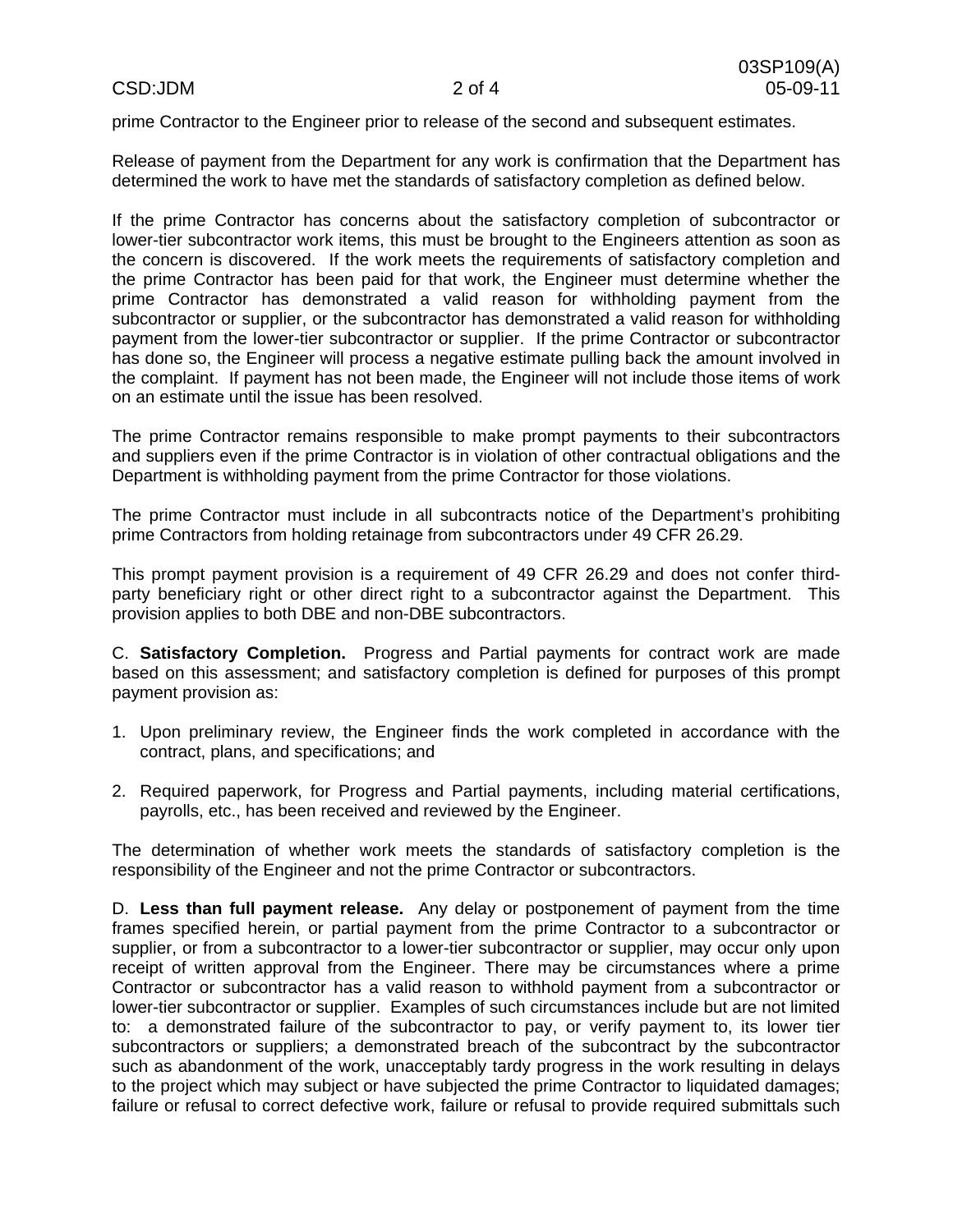as materials certifications, certified payrolls, etc.

E. **Non-Payment Claims.** Notifications of failure to meet prompt payment provisions can be referred by the prime Contractor, subcontractor, lower-tier subcontractor or supplier to the alleged offending party and must be made in writing and sent certified mail, with a copy to the Engineer and the prime Contractor. All notifications should be mailed within 30 calendar days of the date the payment was to be received. The alleged offending party must respond in writing to the claimant, with a copy to the Engineer, the prime Contractor and the Engineer of Construction and Technology, within 10 calendar days of receipt of the notification of failure to meet prompt payment provisions. Upon receipt of the written notice and response, the Engineer must verify in writing whether grounds exist for the prompt payment complaint. If the alleged offending party provides written evidence of the circumstances outlined in subsection 109.10.D, the parties to the complaint should employ dispute resolution procedures as provided in subsection 109.10.F to resolve the prompt payment issue. At this point, and pending completion of the dispute resolution procedures, there is no basis for any negative action against the alleged offending party. Failure on the part of the alleged offending party to respond to a notification from a claimant shall be considered by the Department as an admission of the violation and may result in sanctions.

Any non-payment claimant has the option of submitting a lien claim to the MDOT Contract Services Division in order to notify the project Surety of the non-payment issue. It is the responsibility of the Surety to ensure that all legitimately due payments are made.

F. **Dispute Resolution.** The parties must attempt to agree on whether to mediate or arbitrate the dispute and agree upon a mediator or arbitrator within 10 calendar days after a written complaint has been verified by the Engineer. If, within that 10 day period, the parties agree upon a mediator or arbitrator, the entire dispute resolution process must be completed within 60 days from initiation unless, for good cause verified by the mediator or arbitrator, the proceeding will require more time to complete. The cost of the mediation or arbitration shall be borne by the parties as determined by the mediator or arbitrator. Qualified costs of mediation or arbitration, for certified DBEs, will be paid by the Department based on current procedures. The DBE must contact the Office of Business Development for information on current procedures and to receive reimbursement. Outcomes of the dispute resolution will be provided to the Engineer by the mediator or arbitrator within 10 days of the decision. Upon receipt of the status and results of the dispute resolution procedure, the Engineer shall release the disputed payment being held by the Department as outlined by the mediator or arbitrator. If the parties cannot agree upon mediating or arbitrating the dispute or upon a mediator or arbitrator within the 10 day period specified herein, the complaining party shall initiate whatever dispute resolution procedure is specified in the parties' agreement or as available under Michigan law within 30 days of the complaint being verified by the Engineer. The result of the dispute resolution proceeding or litigation shall be provided to the Engineer promptly upon the conclusion of the proceeding and the Engineer shall release the disputed payment being held by the Department in accordance with the result.

At the Engineer's discretion, copies of documents related to prompt payment claims may be requested for inclusion in the project files.

G. **Sanctions.** Failure to comply with any of the prompt payment requirements by the prime Contractor, subcontractor, lower-tier subcontractor, or supplier may result in sanctions against the offending party. These sanctions may include, but are not limited to: withholding of estimates on projects where prompt payment violations are confirmed; reduction or removal of